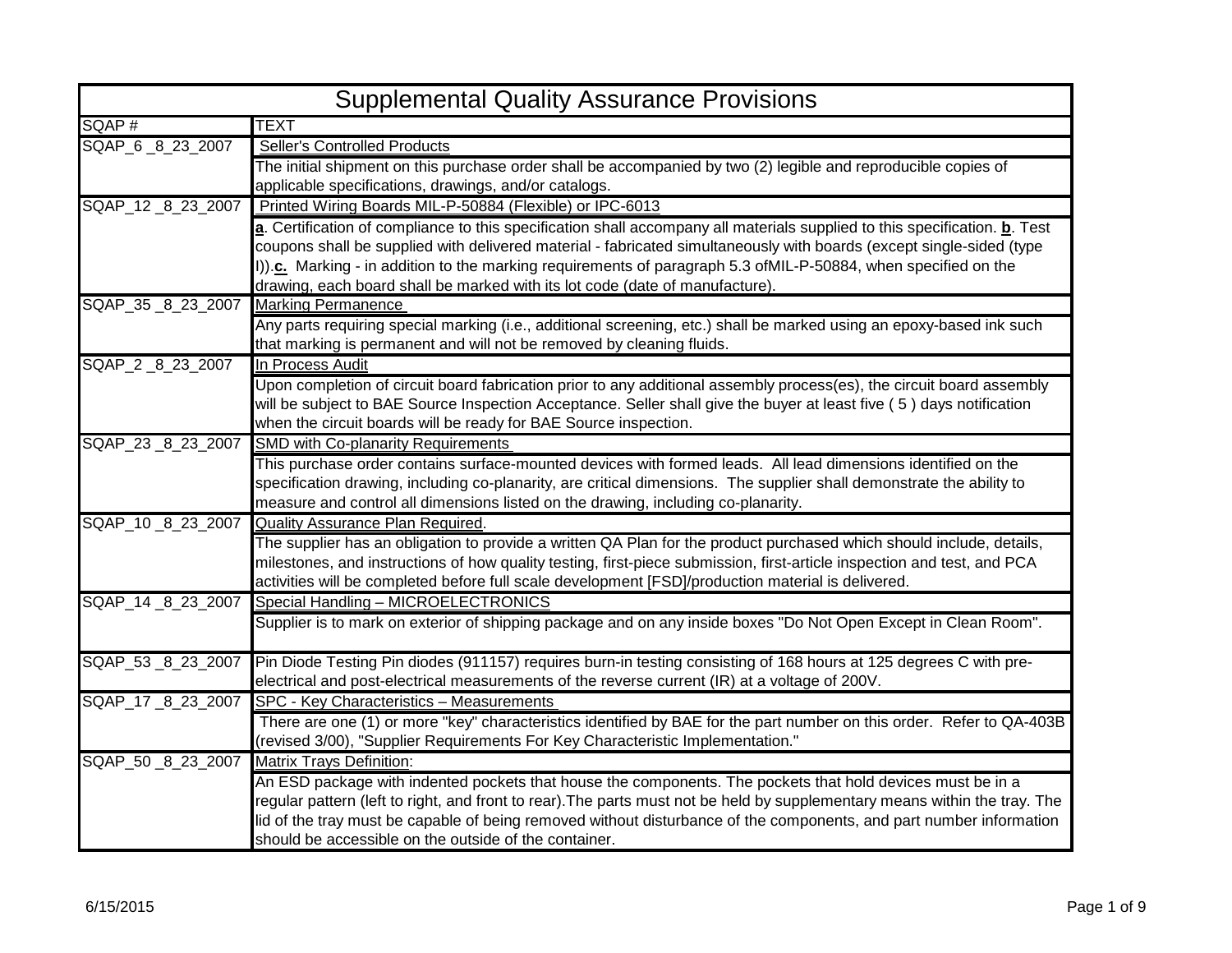|                                    | <b>Supplemental Quality Assurance Provisions</b>                                                                                                                                                                                              |
|------------------------------------|-----------------------------------------------------------------------------------------------------------------------------------------------------------------------------------------------------------------------------------------------|
| SQAP_46 8 23 2007                  | Die Topography-Data                                                                                                                                                                                                                           |
|                                    | Supplier shall furnish die topography with each shipment.                                                                                                                                                                                     |
| SQAP_3 _8_23_2007                  | Die Topography-Lots                                                                                                                                                                                                                           |
|                                    | All deliveries of semiconductor dice with the same part number, on the same order, shall have the same topography.                                                                                                                            |
|                                    |                                                                                                                                                                                                                                               |
|                                    |                                                                                                                                                                                                                                               |
|                                    | SQAP_55 _8_23_2007 Special Requirements for 125201-3                                                                                                                                                                                          |
|                                    | a. The item shall be manufactured in accordance with MIL-STD-1130B, Notice 2, dated7/20/88. b. The supplier shall                                                                                                                             |
|                                    | maintain a daily log for the "un-wrap test" (para. 5.6.3 and 5.6.3.1) and "stripforced" (para. 5.6.1) required in                                                                                                                             |
|                                    | accordance with MIL-STD-1130B and traceable to the end product serial number. Gas tight test objective evidence                                                                                                                               |
|                                    | shall be made available upon request in accordance with MIL-STD-1130B para.5.6.2. c. The buyer shall supply a                                                                                                                                 |
|                                    | floppy disc file number 546 for the WL965440-92 rev.A. The wirewrap is to be accomplished on a fully automatic                                                                                                                                |
|                                    | machine d. 100% continuity test is required. e. The buyer shall supply the 331776 bussbar installed on the backplane                                                                                                                          |
|                                    | assembly to be wirewrapped. f.The buyer shall install jumper wire, JWI "in accordance with note 5 on drawing 125201                                                                                                                           |
|                                    | rev.F [this is not a vendor responsibility]. <b>g.</b> The supplier is only responsible for performing acceptable wirewrapping in                                                                                                             |
|                                    | accordance with WL965440-92.                                                                                                                                                                                                                  |
| SQAP_31 _8_23_2007                 | Matrix tray an ESD package with indented pockets that house the components. The parts must not be held in the                                                                                                                                 |
|                                    | pockets by supplementary means within the tray. The lid must be capable of being removed without disturbing the                                                                                                                               |
|                                    | parts within the tray and the part no. information must be accessible from the outside of the container. A maximum of 5                                                                                                                       |
|                                    | devices shall be contained in a tray.                                                                                                                                                                                                         |
| SQAP_19 _8_23_2007                 | <b>Mechanical Inspection:</b>                                                                                                                                                                                                                 |
|                                    | Each shipment is required to be accompanied by mechanical inspection data performed in accordance with the                                                                                                                                    |
|                                    | drawing(s) identified on this purchase order. All critical dimensions eg. with tolerances of .005" or tighter, are to be<br>inspected and actual dimensions recorded for each item shipped to BAE Systems. The inspection data submitted must |
|                                    | contain the signature of an authorized representative, performing the inspection and must assure conformance to                                                                                                                               |
|                                    | drawing requirements.                                                                                                                                                                                                                         |
| SQAP 25 8 23 2007 MIL-M-38510      |                                                                                                                                                                                                                                               |
|                                    | Seller shall comply with Military Specification Mil-M-38510 "Quality Assurance Requirements", and all other terms of                                                                                                                          |
|                                    | this purchase order in the manufacture and delivery of these materials.                                                                                                                                                                       |
|                                    | SQAP_26 _8 _23 _2007 MIL-H-38534 QA Requirements                                                                                                                                                                                              |
|                                    | Seller shall comply with Military Specification MIL-H-38534 "Quality Assurance Requirements", and all other terms of                                                                                                                          |
|                                    | this purchase order in the manufacture and delivery of these materials.                                                                                                                                                                       |
|                                    | SQAP_61_8_23_2007 QUALITY CONFORMANCE INSPECTION DATA:                                                                                                                                                                                        |
|                                    | One copy of all Quality conformance Inspection data in accordance with the device specification pertinent to the                                                                                                                              |
|                                    | inspection lot shall accompany the shipment.                                                                                                                                                                                                  |
| SQAP_28_8_23_2007 ELECTRICAL TEST: |                                                                                                                                                                                                                                               |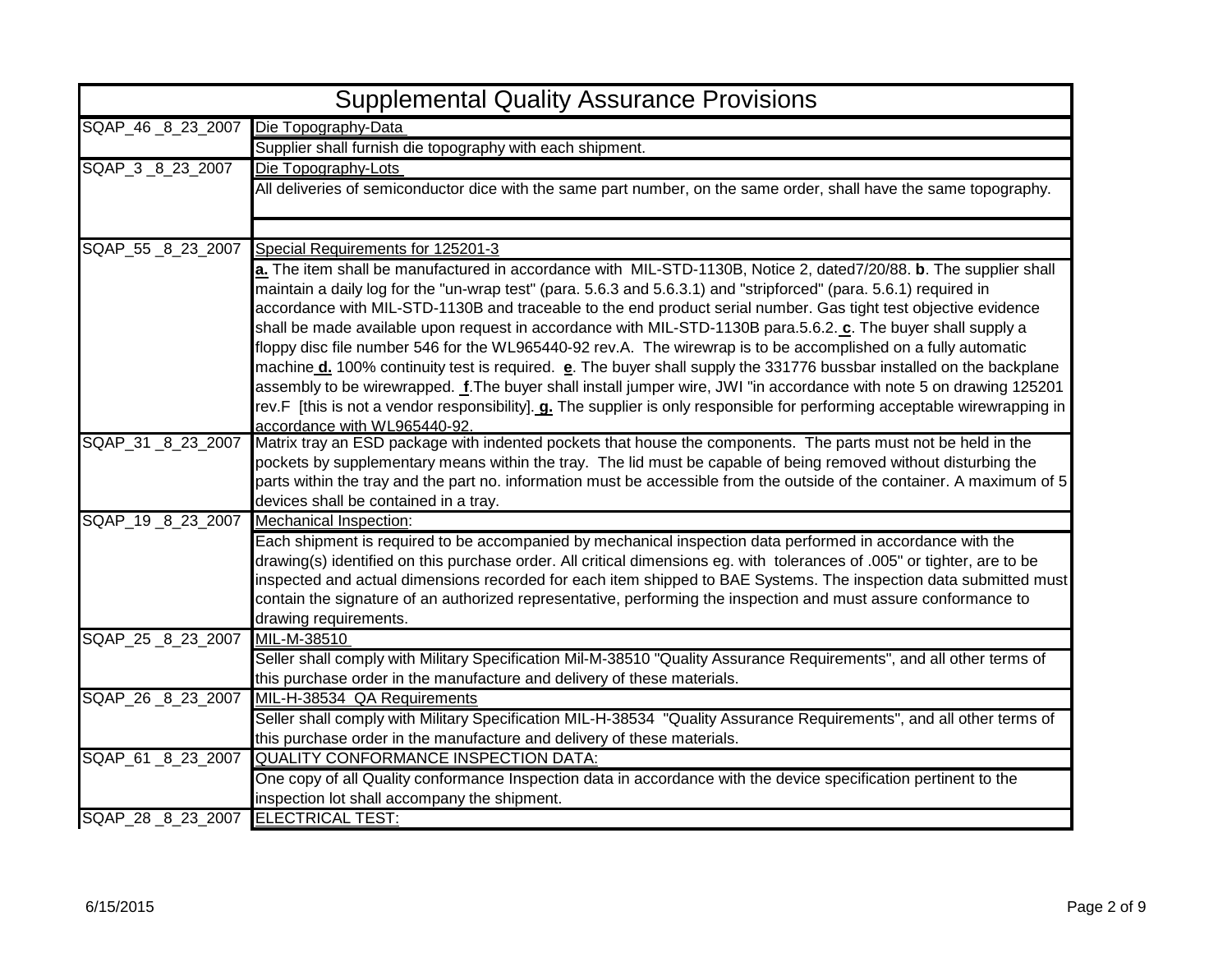|                                      | <b>Supplemental Quality Assurance Provisions</b>                                                                                                                                                                                                                                                                                                                                                                                                                                                                                                                                                                                                       |  |
|--------------------------------------|--------------------------------------------------------------------------------------------------------------------------------------------------------------------------------------------------------------------------------------------------------------------------------------------------------------------------------------------------------------------------------------------------------------------------------------------------------------------------------------------------------------------------------------------------------------------------------------------------------------------------------------------------------|--|
|                                      | This order requires 100% electrical test for shorts and opens. A test stamp shall be applied to the board and the C of C<br>accompanying the shipment.                                                                                                                                                                                                                                                                                                                                                                                                                                                                                                 |  |
| SQAP_48 8 23 2007                    | In-Process Reviews:<br>Any In-Process Review [IPR] as defined by the SOW shall be witnessed by a member of the buyer's Quality Assurance<br>staff. A minimum of 5 days advance notice shall be given to the buyer's Sub-Contracts department.                                                                                                                                                                                                                                                                                                                                                                                                          |  |
| SQAP 18 8 23 2007                    | Flex Printed Wiring Boards, IPC-6013, Class 3:<br>a] Certification of Compliance to this specification for Class 3 product shall accompany all materials supplied to this<br>drawing/specification. b] The supplier shall maintain the required Quality Conformance testing, Qualification testing<br>and Reliability testing in accordance with IPC-6013, class3. No repairs are allowed. c] Test coupons shall be supplied<br>with delivered material, fabricated simultaneously with deliverable product [except if single sided].                                                                                                                  |  |
|                                      | SQAP_30_8_23_2007 INPROCESS MATERIAL-SOURCE INSPECTION<br>Source inspection shall be performed on PWB 1010244P, a sub-assembly of this PO, after the completion of the net<br>list testing and final PWB quality conformance inspection. All test and inspection results shall be approved by the<br>procuring activity prior to any assembly of the end item, 1001769G-2.                                                                                                                                                                                                                                                                             |  |
| SQAP_27 _8 23 2007                   | Special C of C<br>The vendor shall supply an additional C of C with each shipment attesting to the following: That PTFE laminate<br>ED/Wrought copper peel test has been performed and meets 4 pli min.                                                                                                                                                                                                                                                                                                                                                                                                                                                |  |
| SQAP_45 _8 23 2007                   | PWB-TENTED VIAS 1st ARTICLE SAMPLE:<br>This board contains single sided tented via holes. The seller is required to provide a 1st article sample prior to delivery<br>of the PO production quantity for evaluation by the buyer. The seller is required to assure that there is full solder<br>coverage (fused) in the holes and that there is no contamination present.                                                                                                                                                                                                                                                                               |  |
| SQAP_39 _8_23_2007                   | PCB ELECTRICAL TEST:<br>This order requires 100% electrical test for shorts and opens. The test voltage per the drawing is 600v. A test stamp<br>shall be applied to the board and a C of C shall accompany the shipment.                                                                                                                                                                                                                                                                                                                                                                                                                              |  |
| SQAP_43 _8 23 2007                   | <b>Flex/Rigid PWB Requirements:</b><br>First Article test of the PWB shall be in accordance with Specification 1008905 para. 4.2.2. Written approval by the<br>buyer for the First Article assemblies shall authorize the seller to proceed with assembly of the Flex/Mother board P/N<br>10239811P. Contact the BAE Receiving Inspection Supervisor at least 5 days in advance of submission to arrange of<br>source inspection. The Acceptance Test and First Article Test plans shall be approved in writing by the buyer before<br>conducting the required tests. All PWB's shall be net list tested in accordance with the Gerber files provided. |  |
| SQAP_56 _8_23_2007    Final Bake Out | All boards provided on this order shall be baked out at 250 F for 4hours then placed in a chip loc bag as per QA 607<br>and sealed. C of C provided with order shall so note.                                                                                                                                                                                                                                                                                                                                                                                                                                                                          |  |
|                                      | SQAP_32 _8_23_2007 Flex/ Motherboard Assembly 1st Article Requirements:                                                                                                                                                                                                                                                                                                                                                                                                                                                                                                                                                                                |  |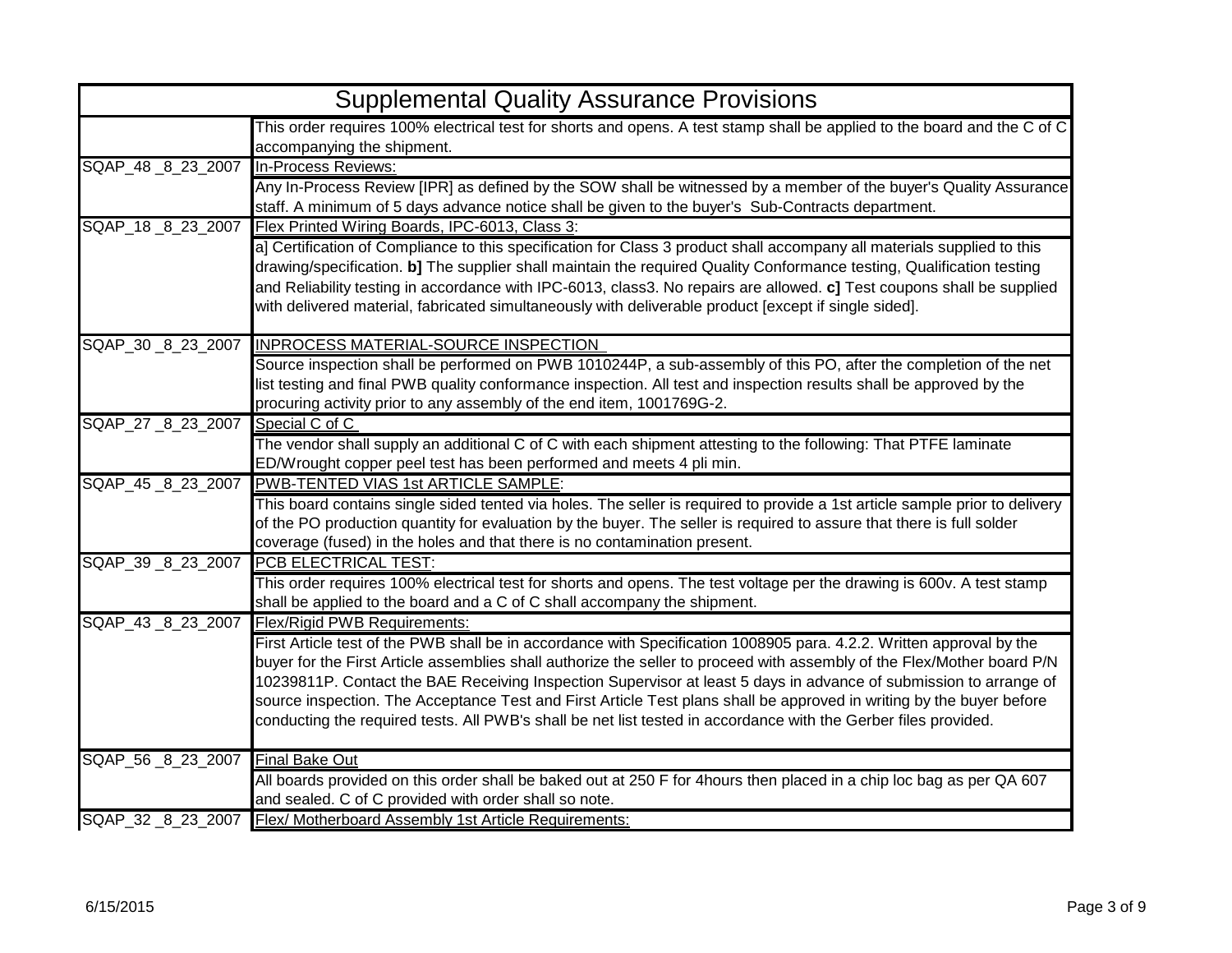| <b>Supplemental Quality Assurance Provisions</b> |                                                                                                                                                                                                                                                                                                                                                                                                                                                                                                                                                                                                                                                                                                                                                                                                                                                                                                                                                                                                                                                                                                                   |
|--------------------------------------------------|-------------------------------------------------------------------------------------------------------------------------------------------------------------------------------------------------------------------------------------------------------------------------------------------------------------------------------------------------------------------------------------------------------------------------------------------------------------------------------------------------------------------------------------------------------------------------------------------------------------------------------------------------------------------------------------------------------------------------------------------------------------------------------------------------------------------------------------------------------------------------------------------------------------------------------------------------------------------------------------------------------------------------------------------------------------------------------------------------------------------|
|                                                  | 1. A first article assembly inspection and test report shall be prepared by the Seller. 2. Testing of the assembled<br>product shall consist of 100% isolation and continuity testing in accordance with the schematic referenced on the parts<br>list and include interfacing thru all connector contacts. Passive components shall be checked for orientation and/or<br>value. Assemblies shall be marked with a test stamp. 3. The bare board shall be net list tested in accordance with<br>Buyer approved Gerber files provided. Test voltages shall be per the maximum voltage specified on the bare board<br>drawing. The material Certificate of Conformance shall attest to full compliance. 4. Traceability of the material used in<br>the assembly shall be maintained by the Seller and include C of C's and Inspection records attesting to compliance<br>with the Buyer Component Source/Specification Control drawings. 5. No repairs are allowed. 6. Contact the Buyer<br>Receiving Inspection Supervisor at least 5 days in advance of submission to arrange for 1st article on site inspection. |
| SQAP_44 _8_23_2007                               | Pre-Bonding Inspection:                                                                                                                                                                                                                                                                                                                                                                                                                                                                                                                                                                                                                                                                                                                                                                                                                                                                                                                                                                                                                                                                                           |
|                                                  | Prior to final bonding of layer 3 to layer 4, BAE Source Inspection shall be required. The supplier shall provide at least<br>5 days notice to BAE Buyer to schedule inspection activity.                                                                                                                                                                                                                                                                                                                                                                                                                                                                                                                                                                                                                                                                                                                                                                                                                                                                                                                         |
| SQAP_60 _8 23 2007                               | <b>Group B/Qualification/Destruct Testing Requirements:</b>                                                                                                                                                                                                                                                                                                                                                                                                                                                                                                                                                                                                                                                                                                                                                                                                                                                                                                                                                                                                                                                       |
|                                                  | The specification/drawing called out on this purchase order invokes one or more group B, qualification, and/ or destruct<br>test requirements. The supplier is obligated to perform the required testing on each lot of material, maintain the<br>necessary test data/reports on file which shall be available upon request, unless specifically instructed otherwise by<br>BAE in writing. The Certificate of Conformance provided with each lot submitted shall specifically identify that the<br>required Group B/Qualification/ Destruct Testing required has been completed and accepted.                                                                                                                                                                                                                                                                                                                                                                                                                                                                                                                    |
| SQAP_59 _8 23 2007                               | Qualification Testing per IPC-6018:                                                                                                                                                                                                                                                                                                                                                                                                                                                                                                                                                                                                                                                                                                                                                                                                                                                                                                                                                                                                                                                                               |
|                                                  | The supplier shall perform all tests specified in IPC-6018 Table 4-3 Acceptance Testing and Frequency including<br>thermal shock; Quality Conformance testing per Table 4-4. Actual board [type 5] shall be used for testing and coupons<br>where appropriate. All results shall be recorded and comply with IPC-6018 and IPC-6011. Acceptance Testing shall<br>be performed on all lots of material delivered. Quarterly Quality Conformance Testing shall be conducted as a<br>minimum on product representative of the type and complexity being delivered.                                                                                                                                                                                                                                                                                                                                                                                                                                                                                                                                                    |
| SQAP_13 _8 23 2007                               | <b>RF Strip Line Coupons:</b>                                                                                                                                                                                                                                                                                                                                                                                                                                                                                                                                                                                                                                                                                                                                                                                                                                                                                                                                                                                                                                                                                     |
|                                                  | Each panel of boards shall have two (2) strip line coupons in accordance with BAE artwork 1011389P produced with<br>each panel. The coupons shall be at opposing corners of the panel. The coupons and PWBs shall be serialized to the<br>panel from which they came. The coupons shall be provided in a separate bag with the order and be clearly marked.<br>This coupon does not replace any existing coupons already on the PWB artwork.                                                                                                                                                                                                                                                                                                                                                                                                                                                                                                                                                                                                                                                                      |
|                                                  | SQAP_34 _8_23_2007 Printed Wiring Boards, Flex-Hardboard:                                                                                                                                                                                                                                                                                                                                                                                                                                                                                                                                                                                                                                                                                                                                                                                                                                                                                                                                                                                                                                                         |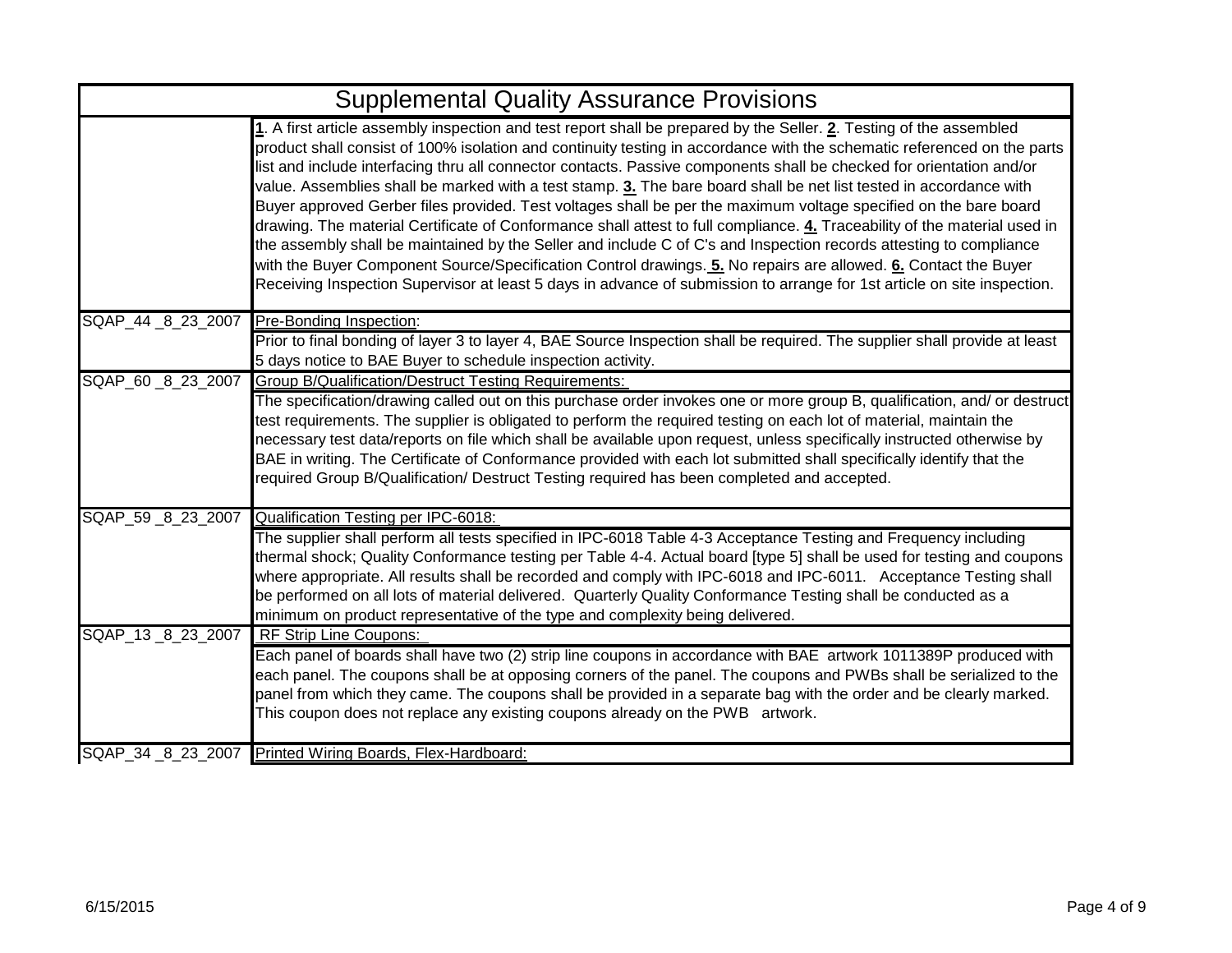| <b>Supplemental Quality Assurance Provisions</b> |                                                                                                                                                                                                                                                                                                                                                                                                                                                                                                                                                                                                                                                                                                                                    |
|--------------------------------------------------|------------------------------------------------------------------------------------------------------------------------------------------------------------------------------------------------------------------------------------------------------------------------------------------------------------------------------------------------------------------------------------------------------------------------------------------------------------------------------------------------------------------------------------------------------------------------------------------------------------------------------------------------------------------------------------------------------------------------------------|
|                                                  | a) Inspection and Tests in accordance with IPC-6013 and BAE specification1024704P para.4.2 shall be performed. A<br>certification of Compliance to this specification shall accompany all materials supplied. b) First Article Tests shall be<br>performed in accordance with BAE spec 1024704P, para.4.2.2. A test report shall be provided. c) 100% test in<br>accordance with BAE spec. 1024704P, para. 4.2.1 Shall be performed using Gerber net lists files provided. A test<br>report shall be provided. d) Mounted coupons shall be supplied with the delivered material traceable to each panel<br>used in fabrication.                                                                                                    |
| SQAP_4 _8 _23 _2007                              | First Article CMM:                                                                                                                                                                                                                                                                                                                                                                                                                                                                                                                                                                                                                                                                                                                 |
|                                                  | First article Inspection shall be performed by providing a coordinate measurement machine [CMM] report, using the<br>level of accuracy that is consistent with the configuration/tolerances of the item[s] procured under this purchase order.<br>The CMM report provided shall include graphic and data printout delivered with the lot.                                                                                                                                                                                                                                                                                                                                                                                          |
| SQAP_36 _8 23 2007                               | <b>PWB X-RAY Reports</b>                                                                                                                                                                                                                                                                                                                                                                                                                                                                                                                                                                                                                                                                                                           |
|                                                  | The supplier shall provide X-RAY report showing the top to bottom registration for holes in diagonally opposing corners<br>of each panel. The X-Rays shall be labeled as to part number, panel serial number, and lot number for traceability.<br>Reports [photos] shall be provided with the shipment.                                                                                                                                                                                                                                                                                                                                                                                                                            |
| SQAP_37 _8_23_2007                               | Inspection/Test Report, Special                                                                                                                                                                                                                                                                                                                                                                                                                                                                                                                                                                                                                                                                                                    |
|                                                  | The supplier shall provide an inspection/test report that contains specific data as required by BAE specification<br>1051419P, para. 7.0, "Test Requirements". The report shall be serialized to each assembly, be approved by the<br>supplier's Quality Assurance representative, and accompany the shipment.                                                                                                                                                                                                                                                                                                                                                                                                                     |
| SQAP_38 _8_23_2007                               | <b>RF Strip Line Coupons:</b>                                                                                                                                                                                                                                                                                                                                                                                                                                                                                                                                                                                                                                                                                                      |
|                                                  | Each panel of boards shall have at least two [2] strip line coupons IAW BAE artwork 1010241P or 1010242P produced<br>with each panel. The coupons shall be at opposing corners of the panel. The coupons and the PWB's shall be<br>serialized to the panel from which they came. The coupons shall have a copper ground plane on the side opposite the<br>strip line. The coupons shall be provided in a separate bag with the order and be clearly marked with P/N, date code,<br>and panel serial number. This coupon does not replace any existing coupons already on the PWB artwork. Coupons<br>and boards may be bagged and tagged for traceability. BAE Receiving Inspection shall route the coupons to MEL for<br>testing. |
| SQAP_16 _8 _23 _2007                             | <b>Group B Test Requirements:</b>                                                                                                                                                                                                                                                                                                                                                                                                                                                                                                                                                                                                                                                                                                  |
|                                                  | Group B must be performed in accordance with the requirements of the drawing, specification, and applicable<br>approved test procedures. The Group B test is a one-time requirement for this Purchase order. Group B tests may be<br>submitted by similarity for approval by BAE. A Certificate of Conformance for Group B tests along with supporting test<br>results signed by the seller's Quality representative must be submitted to BAE Supplier QA Department for approval.                                                                                                                                                                                                                                                 |
| SQAP_51 _8 23 2007                               | Special die used with P/N 1003961P-3:                                                                                                                                                                                                                                                                                                                                                                                                                                                                                                                                                                                                                                                                                              |
|                                                  | The supplier is required to use only 54FCT244 die with an Y244Z die mask geometry from National Semiconductor in<br>the fabrication of BAE A/D converter P/N 1003961P-3 devices. The Supplier shall provide objective evidence with<br>each production delivery that this specific die mask geometry, Y244Z, was used.                                                                                                                                                                                                                                                                                                                                                                                                             |
| SQAP 49 8 23 2007                                | <b>Mechanical Compliance:</b>                                                                                                                                                                                                                                                                                                                                                                                                                                                                                                                                                                                                                                                                                                      |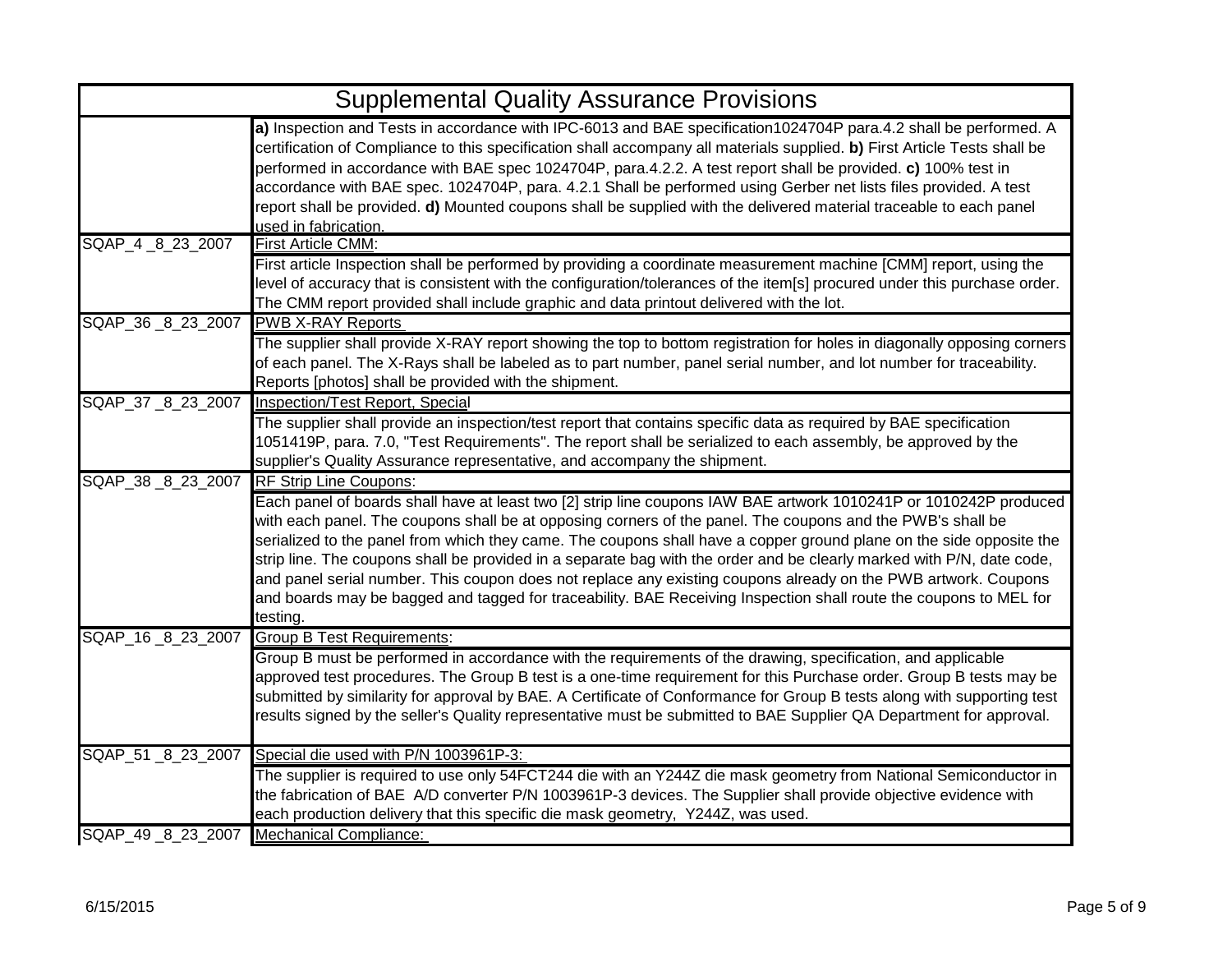|                                | <b>Supplemental Quality Assurance Provisions</b>                                                                                                                                                                                                                                                                                                                                                                                                                                                                                                                                                                                                                                                                                                                                                                                                                                                                                                                                                                                                                                                                                                                                                                                                                                                                                                                                                                                                                              |
|--------------------------------|-------------------------------------------------------------------------------------------------------------------------------------------------------------------------------------------------------------------------------------------------------------------------------------------------------------------------------------------------------------------------------------------------------------------------------------------------------------------------------------------------------------------------------------------------------------------------------------------------------------------------------------------------------------------------------------------------------------------------------------------------------------------------------------------------------------------------------------------------------------------------------------------------------------------------------------------------------------------------------------------------------------------------------------------------------------------------------------------------------------------------------------------------------------------------------------------------------------------------------------------------------------------------------------------------------------------------------------------------------------------------------------------------------------------------------------------------------------------------------|
|                                | The base plate will be reworked on a "best effort" basis but with no readings greater than 0.020 inch around the<br>perimeter using the inspection tool with the plate in an "unrestrained" condition. The reworked plates shall be identified<br>uniquely. The four corner measurements shall be recorded for each plate and provided with the order.                                                                                                                                                                                                                                                                                                                                                                                                                                                                                                                                                                                                                                                                                                                                                                                                                                                                                                                                                                                                                                                                                                                        |
| SQAP_20 _8 _23 _2007           | Ref: BAE P/N 1051329P, Behlman P/N 94018 (all dash numbers). The welded wrap-around chassis (P/N 54024) shall<br>have: a) Stress relief in the corners prior to bending b) Properly prepped corners prior to welding to assure a good,<br>clean, continuous weld. c) The weld shall be continuous and have full penetration through the walls. d) A weld wall<br>thickness equal to the material thickness minimum. e) The weld shall end as a weld, not as a crack                                                                                                                                                                                                                                                                                                                                                                                                                                                                                                                                                                                                                                                                                                                                                                                                                                                                                                                                                                                                           |
| SQAP_11 _8_23_2007             | <b>TDR Testing:</b><br>Supplier shall perform TDR test on at least one coupon per panel to the required impedance value(s) listed on the<br>drawing. A test report with the recorded values by panel serial number along with the coupon(s) tested shall be<br>provided with the shipment.                                                                                                                                                                                                                                                                                                                                                                                                                                                                                                                                                                                                                                                                                                                                                                                                                                                                                                                                                                                                                                                                                                                                                                                    |
|                                | SQAP_29 _8_23_2007 Multiwire Board Requirements, IPC-DW-424, Class 3:<br>a) Certification of Compliance to this specification for Class 3 product shall accompany all materials supplied to this<br>drawing/specification. b) The supplier shall maintain the required Quality Conformance testing, Qualification testing<br>and Reliability testing in accordance with IPC-DW-424, class 3. No repairs are allowed. c) Test coupons shall be<br>supplied with delivered material, fabricated simultaneously with deliverable product.                                                                                                                                                                                                                                                                                                                                                                                                                                                                                                                                                                                                                                                                                                                                                                                                                                                                                                                                        |
| SQAP_24 _8_23_2007             | <b>CRIMP SAMPLE-PULL TEST:</b><br>The supplier shall perform a pull test on samples of each type crimped contact from each lot of cables prepared for<br>shipment. The supplier shall provide an inspection test report listing the contact type, crimp tool, specification limits,<br>and actual results with each lot shipped to BAE. In addition, a 3 piece sample of crimped contacts untested shall be<br>provided with each order for test by BAE.                                                                                                                                                                                                                                                                                                                                                                                                                                                                                                                                                                                                                                                                                                                                                                                                                                                                                                                                                                                                                      |
| SQAP_42 _8_23_2007             | <b>ESS TESTING-RF COAXIAL SWITCH:</b><br>The following ESS testing shall be performed as a minimum: Step 1. All units once sealed, shall be environmentally<br>screened via a random vibration test on all three (3) axes, using the vibration profile as specified in BAE drawing<br>1023358P. Step 2. All units shall then be subjected to ten (10) complete temperature cycles of -40C to +77C. During<br>the tenth cycle, after a dwell time of 0.5 hours at temperature, the unit shall be electrically cycled twenty five (25) times<br>per position at each temperature extreme (100 times total per unit). The following functions shall be tested and<br>recorded, per functional cycle:<br>[a] Contact resistance [b] Indicator [c] RF Switching time Step 3. All units shall be<br>subjected to a gross leak test as follows: final sealed units shall be submerged in tap water preheated to 140F min. for<br>a minimum of 20 seconds but no longer than 90 seconds. The observation container shall contain sufficient fluid to<br>cover the units with at least 2 inches and be viewable from all sides. Sufficient illumination shall be provided. Leaks will<br>be indicated by a stream of bubbles. Any units exhibiting leaks shall be rejected. All units shall be supplied with a<br>serialized test report stating acceptance to the ESS sequence stated above, along with a Certificate of Compliance,<br>and Quality Conformance Inspection test data. |
| SQAP 47 8 23 2007 Data Review: |                                                                                                                                                                                                                                                                                                                                                                                                                                                                                                                                                                                                                                                                                                                                                                                                                                                                                                                                                                                                                                                                                                                                                                                                                                                                                                                                                                                                                                                                               |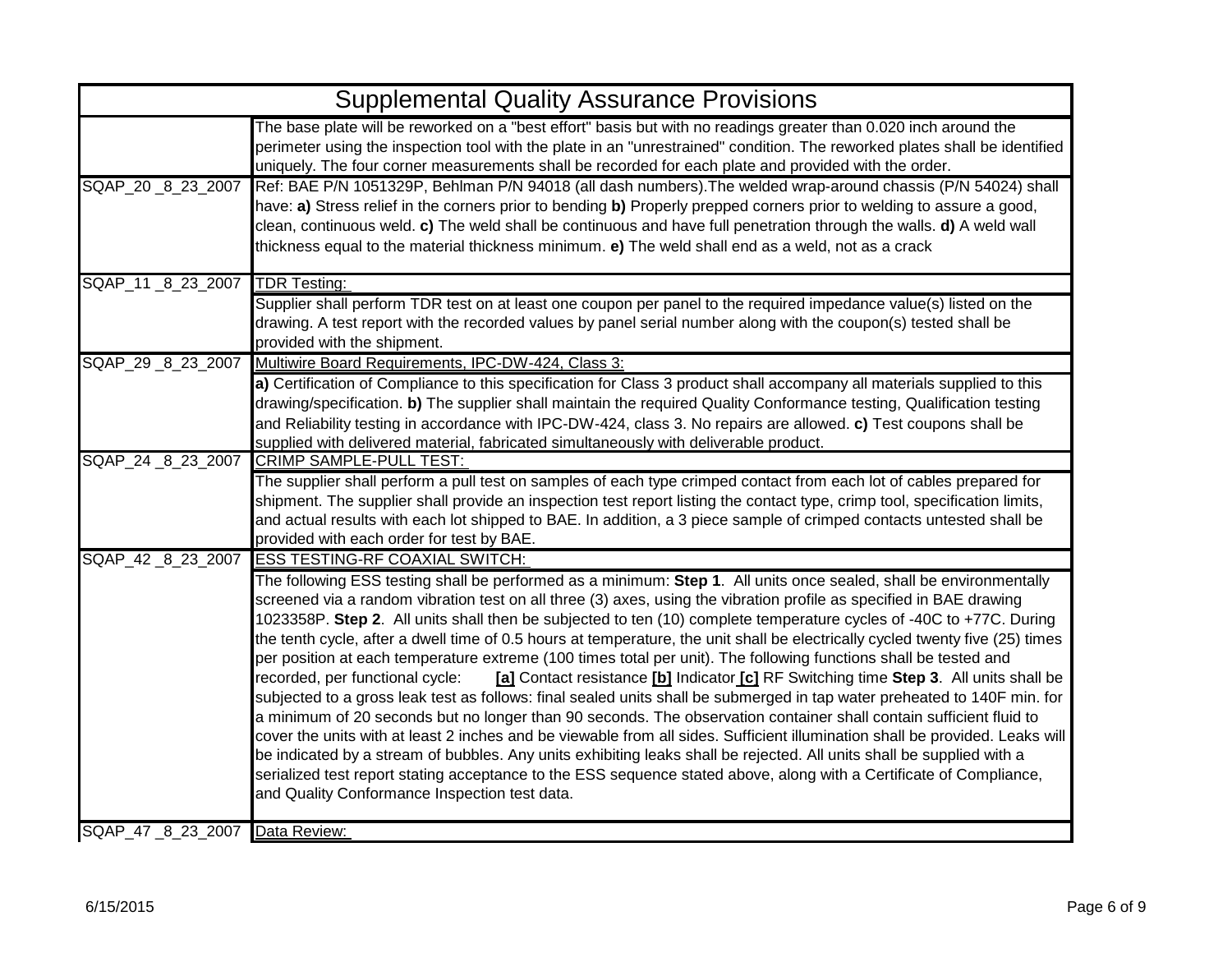|                      | <b>Supplemental Quality Assurance Provisions</b>                                                                                                                                                                                                                                                                                                                                                                                                                                                                                        |
|----------------------|-----------------------------------------------------------------------------------------------------------------------------------------------------------------------------------------------------------------------------------------------------------------------------------------------------------------------------------------------------------------------------------------------------------------------------------------------------------------------------------------------------------------------------------------|
|                      | Vendor shall supply Transistor test data for review and Approval to the BAE Buyer prior to Shipping Parts. A copy of<br>the BAE Engineering Test data Approval sheet must be included with the shipment along with the Test data required<br>as per QA Clause 111.                                                                                                                                                                                                                                                                      |
| SQAP_41 _8 _23 _2007 | <b>PWB Coupons:</b><br>The supplier shall provide at least one (1) uncounted coupon per panel with each lot delivered. The coupon shall have<br>at least three (3) plated thru holes of the smallest diameter called out suitable for evaluating plating and registration.<br>Coupons shall be traceable to the lot.                                                                                                                                                                                                                    |
| SQAP_40 _8 23 2007   | Harness Electrical Testing:<br>Each harness shall be tested for end to end continuity and pin to pin isolation to insure there are no shorts or opens.<br>The Isolation test shall be run at 50 volts DC. Test data shall be supplied with each harness. An electrical acceptance<br>test stamp shall be marked on the harness.                                                                                                                                                                                                         |
| SQAP_1 _8 _23 _2007  | <b>Material Certification/Data Sheet:</b><br>The supplier shall provide a material certification for the conformal coating used with the product in accordance with<br>the drawing. The certification shall include the Mfg., Part number, conformity to mil standards, and proof of equivalency<br>to the BAE requirement, if different. Where the BAE drawing refers to a disallowance of specific Restricted and/or<br>Hazardous materials, the supplier shall provide a certification of compliance to this requirement.            |
|                      | SQAP_33_8_23_2007 SPC-Key Characteristics Implementation on Radomes 1062518P-1 & 1071627P-1:<br>By way of the purchase order the following 'key characteristics' are part of the requirements imposed on the supplier:<br>[a] 0.960 min. inside dimension and [b] 0.060 +.005 /-.008 wall thickness at apex. Please refer to QA Clauses 173 and<br>SQAP_17 _8_23_2007 along with procedure QA-403. The supplier shall provide SPC data to the BAE Buyer with<br>every 25 piece (or greater) lot. The data shall be unscreened/unsorted. |
| SQAP_52 8 23 2007    | Special Packaging:<br>Individually wrap or package in anti-static material (use at least minimum static requirement).                                                                                                                                                                                                                                                                                                                                                                                                                   |
| SQAP 8 8 23 2007     | <b>Cleanliness Test</b><br>BAE SYSTEMS' Supplier Quality Assurance Department shall witness cleanliness testing as required on Dip Brazed<br>assemblies. The Supplier shall give at least five (5) working days advanced notice of the time and place for the<br>testing.                                                                                                                                                                                                                                                               |
| SQAP_54 _8_23_2007   | SPC Plan:<br>SPC must be employed in the manufacture of this product. The techniques used must be similar to those specified in<br>JEDEC publication 19, or ANSI STDs Z1.1, A1.2 and Z1.3, or similar documents. AN SPC plan must be approved by<br>BAE Systems prior to start of production.                                                                                                                                                                                                                                           |
| SQAP_15 _8_23_2007   | Space Flight Equipment:<br>The material on this order is for use in Space Flight Equipment. Material, manufacturing methods and workmanship of<br>the highest quality standards, compatible with the state of the art, are essential to astronaut safety and/or mission<br>success.                                                                                                                                                                                                                                                     |
| SQAP 5 8 23 2007     | In-process Source Inspection:                                                                                                                                                                                                                                                                                                                                                                                                                                                                                                           |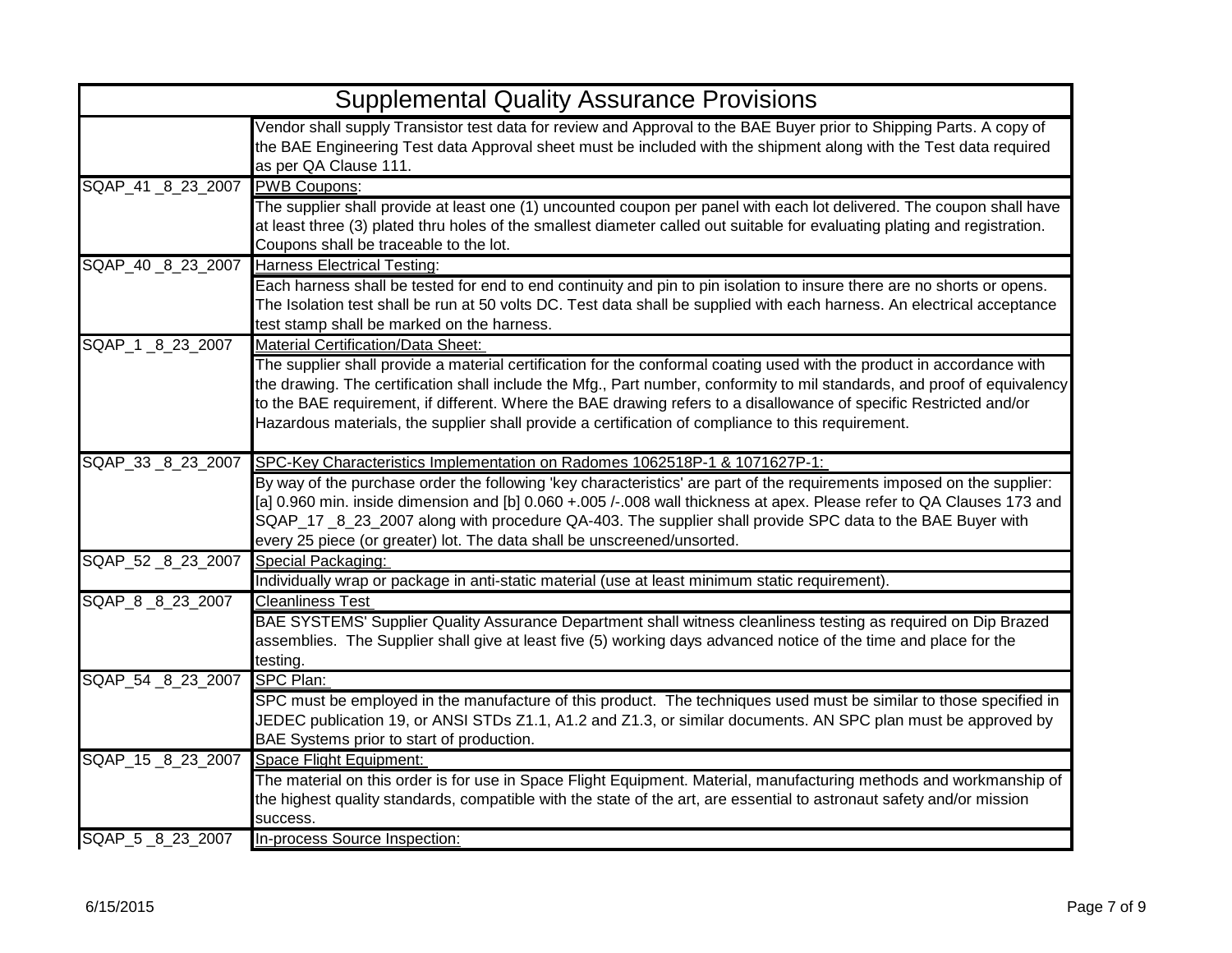|                      | <b>Supplemental Quality Assurance Provisions</b>                                                                                                                                                                                                                                                                                                                                                                                                                                                                                                                                                                                         |
|----------------------|------------------------------------------------------------------------------------------------------------------------------------------------------------------------------------------------------------------------------------------------------------------------------------------------------------------------------------------------------------------------------------------------------------------------------------------------------------------------------------------------------------------------------------------------------------------------------------------------------------------------------------------|
|                      | Items covered by this purchase order are to be inspected in process, prior to lamination of individual layers, at your<br>facility, by the BAE SYSTEMS Quality Control Representative. You must give the BAE SYSTEMS Buyer two (2) days<br>advance notice for source inspection coverage.                                                                                                                                                                                                                                                                                                                                                |
|                      | SQAP 57 8 23 2007 Production Readiness Review:                                                                                                                                                                                                                                                                                                                                                                                                                                                                                                                                                                                           |
|                      | A Production Readiness review is required at your facility prior to start of production when this order is the first to your<br>facility for this part number, or when a major change in design or process has occurred, or there has been a break of<br>more than one (1) year in your production of this part. Items covers will be: Engineering Drawings, Part Selection,<br>Assembly Work Instructions, Process Instructions, Testability, and Subcontract Services.                                                                                                                                                                 |
|                      | SQAP_58 _8 _23 _2007 Quality Conformance Testing:                                                                                                                                                                                                                                                                                                                                                                                                                                                                                                                                                                                        |
|                      | Quality Conformance Testing (Group B, C, D) by the supplier is required. Testing is to be performed in accordance<br>with the appropriate specification. Test data shall be retained on file by the supplier.                                                                                                                                                                                                                                                                                                                                                                                                                            |
| SQAP_7 _8_23_2007    | $C$ of A:                                                                                                                                                                                                                                                                                                                                                                                                                                                                                                                                                                                                                                |
|                      | The material supplied on the purchase order must be accompanied by a Certificate of Analysis, in the vendor's format,<br>indicating that the plating meets the chemical and physical requirements, as delineated in the specification. The<br>certificate must show the name of the testing lab, the test methods used, and results of the testing. The certificate<br>must include the title of the person signing                                                                                                                                                                                                                      |
| SQAP_22 _8 23 2007   | Casting Approval:                                                                                                                                                                                                                                                                                                                                                                                                                                                                                                                                                                                                                        |
|                      | One (1) sample piece, representative of each casting mold, forging/forming tool, die or mold cavity(ies), in any stable<br>material, accompanied with a copy of the supplier's detail inspection report, must be submitted for BAE SYSTEMS<br>approval of supplier produced tooling. When an item includes cored passages, or other dimensioned design features<br>requiring sectioning of the part for evaluation, the supplier must also submit his sectioned layout sample for BAE<br><b>SYSTEMS</b> evaluation.                                                                                                                      |
| SQAP_21 _8 _23 _2007 | Wire List FH                                                                                                                                                                                                                                                                                                                                                                                                                                                                                                                                                                                                                             |
|                      | 1.0 - All wire-list programs must be submitted to BAE SYSTEMS PQA for review and approval prior to assembly. In no<br>instances shall changes be made to an approved wire-list program without written approval from BAE SYSTEMS. 2.0 -<br>Prior to use on a wire-wrap assembly, all wire must be tested. A sample of 150 to 200 feet for each lot must be<br>submitted to BAE SYSTEMS for test prior to assembly. This sample must be wrapped around a small spool or<br>cardboard. The wire lot number for each gage and color used on each board must be recorded on a shop traveler and<br>a copy of same must accompany each board. |
| SQAP_62 _8_23_2007   | Failed Part ID:F1 - (for outside screening test houses only)                                                                                                                                                                                                                                                                                                                                                                                                                                                                                                                                                                             |
|                      | All rejected parts must be segregated and identified. All parts to be repackaged as received from BAE SYSTEMS.                                                                                                                                                                                                                                                                                                                                                                                                                                                                                                                           |
| SQAP_9_8_23_2007     | <b>PWB First Article Inspection</b>                                                                                                                                                                                                                                                                                                                                                                                                                                                                                                                                                                                                      |
|                      | Due to the criticality of location for mounting holes PWBs on this order are subject to the following. First Article<br>inspection is to be performed on the first piece of each production lot.                                                                                                                                                                                                                                                                                                                                                                                                                                         |
|                      | SQAP_100_4_30_2009 Foreign Object Damage Prevention                                                                                                                                                                                                                                                                                                                                                                                                                                                                                                                                                                                      |